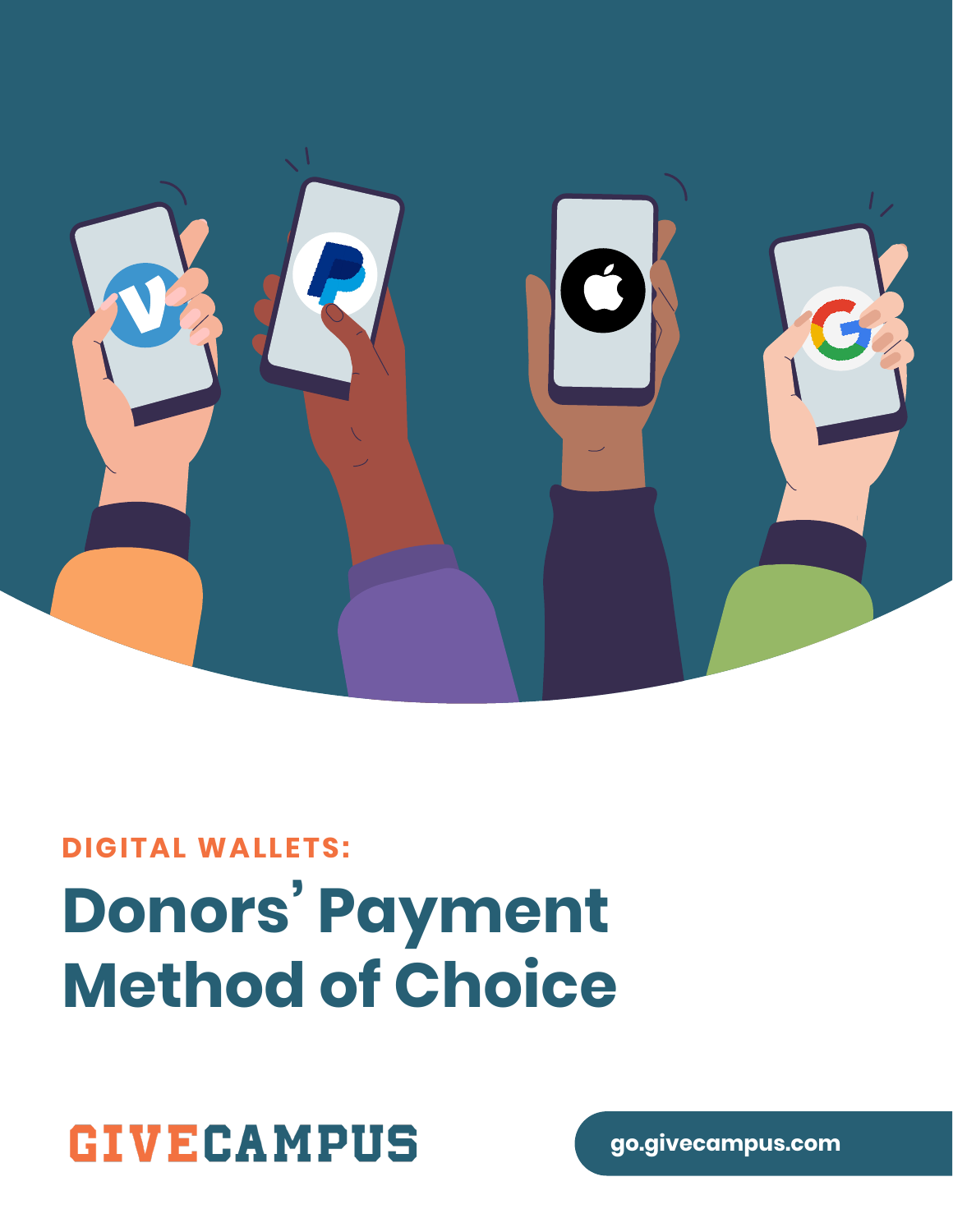Digital wallets like Venmo, PayPal, and Apple Pay have eclipsed Visa to become the most popular payment method among donors to educational institutions. At some schools, more donors now give with digital wallets than with Visa, American Express, and Mastercard combined.

### **Support our Students Amount \$500.00 Jacob Smith Name jacob@gmail.com Email**

#### **40% of donors on GiveCampus now make their gift with a digital wallet.**



#### **Schools accepting digital wallets are reaping significant rewards:**

these schools have achieved donor conversion rates that are 2.5 percentage points greater than schools not accepting digital wallets.

**GIVECAMPUS** 

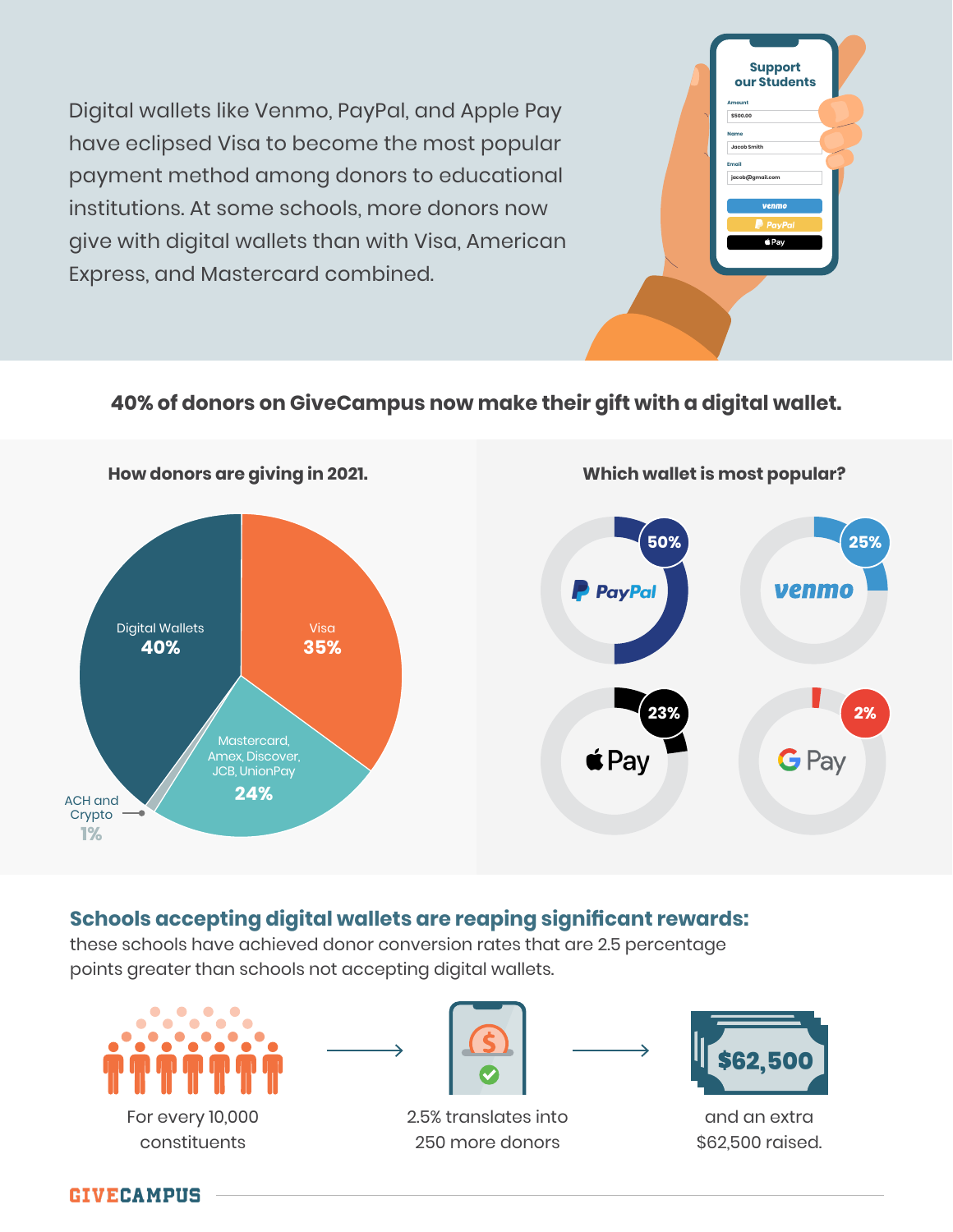**Digital wallets are popular with everyone – from students and young alumni to grandparents and constituents celebrating their 50th reunion.**





#### **Digital wallet adoption by affiliation**

**Students Love Venmo**



**55%** of the donors to Boston College's senior gift campaign made their gift with Venmo.

**50%** of the donors to College of the Holy Cross's senior gift campaign made their gift with Venmo.

**6 in 10** mobile donors make their gift with a digital wallet.

**GIVECAMPUS**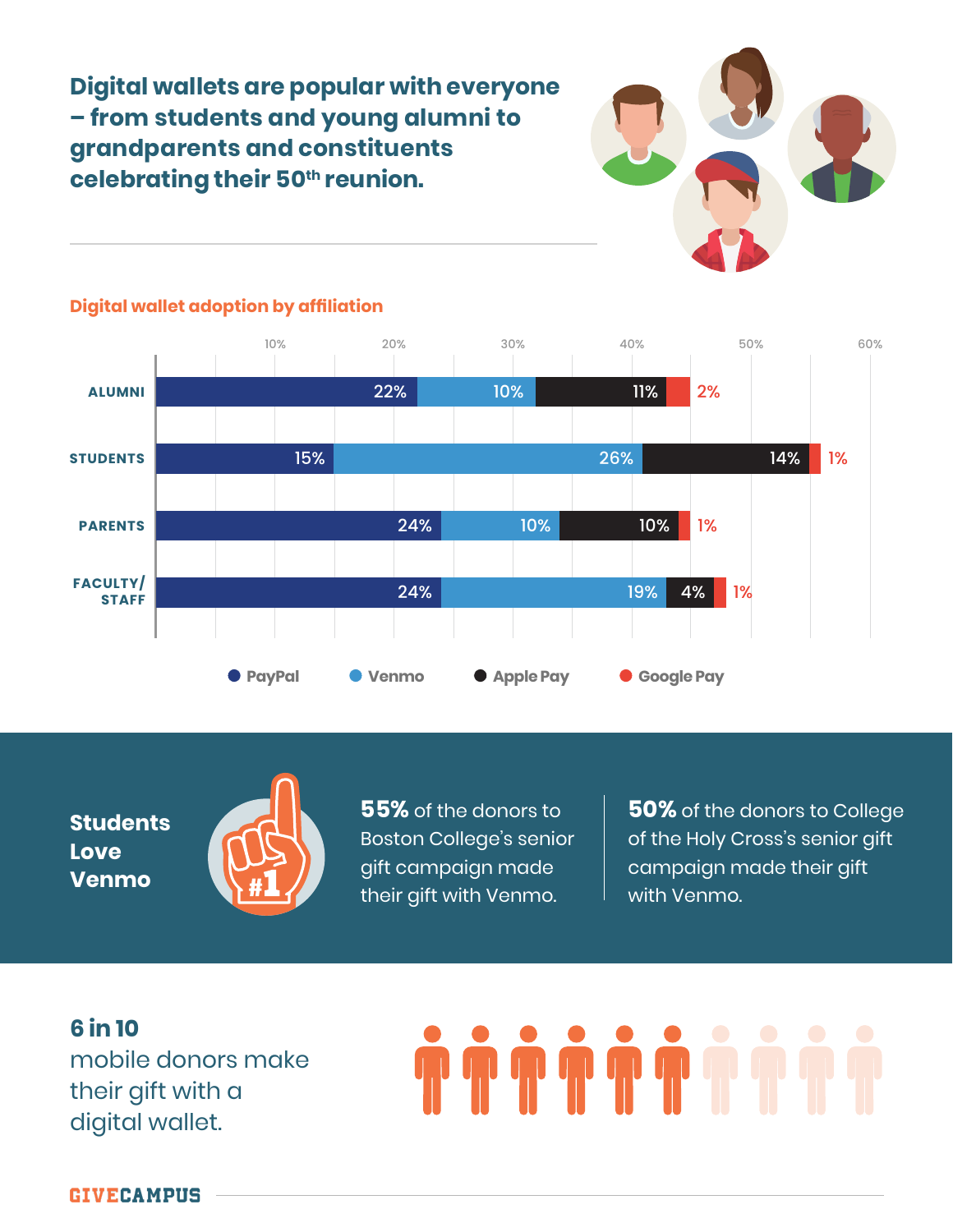#### **Digital wallet adoption by generation**





#### **One reason so many donors prefer digital wallets?**

They save time. On average, making a gift with a digital wallet is 80 seconds faster than making a gift with a credit card.

### **Digital wallets aren't just the most popular:**

the donors who use them give significant amounts.



#### **Largest Gift**



#### **Average Gift Size**